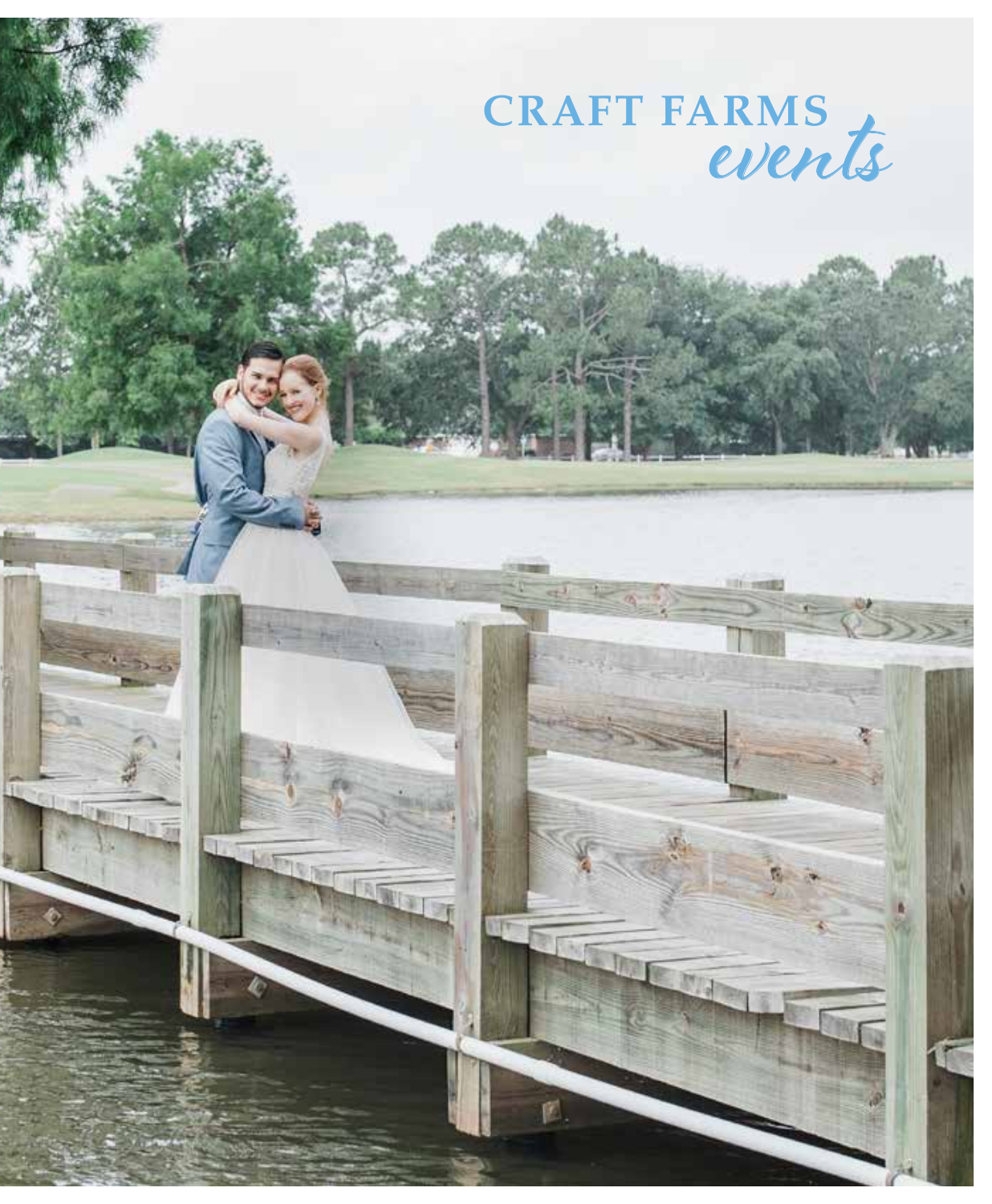# **WELCOME TO CRAFT FARMS**

Beautiful surroundings only enhance your special event at Craft Farms. Our clubhouse offers three different venue options, ranging from casual to elegant, to accommodate any size group. Make your wedding, holiday party or other special event in Southern Alabama especially memorable by hosting it at Craft Farms.

| ROOMS/FACILITIES          | <b>ACCOMMODATES</b>       | <b>RENTAL FEE</b> |
|---------------------------|---------------------------|-------------------|
| Palmer Room               | 100 Seated / 150 Standing | \$2,500           |
| Bar & Grill               | 50 Seated / 120 Standing  | \$1,000           |
| Front Room                | 50 Seated / 75 Standing   | \$750             |
| <b>Full Facility</b>      | 200 Seated / 345 Standing | \$5,500           |
| Patio Ceremony Location   | 175 Seated                | \$750             |
| <b>Courtyard Ceremony</b> | 30 Seated / 50 Standing   | \$500             |

## **OUR FACILITIES INCLUDE**

Indoor / Outdoor Ceremony Locations Formal or Casual Reception Spaces Up to Four Hours Reception Time Two Hours Setup Before Ceremony One Hour for Cleanup 12 Round Banquet Tables 112 Dining Room Chairs

Full Bar Glassware Linen Napkins (upon request) 5 Bistro Tables Two 6' Tables and One 8' Table Cake Table

## **EXTRAS**

Projector and Screen Additional Bartender Setting up Satellite Bar Attended Station Server for Passed Options Wooden Dance Floor (15x12) PA System Golf Carts

\$100 \$100 / Per 40 Guests \$100 \$50 / Per Chef \$50 / Per Server \$450 \$75 \$25 / Each

#### **BAR OPTIONS**

Call Liquor \$7 | Premium Liquor \$8+ | Domestic Beer \$3.5 | Import Beer \$5 | Wine \$7 Non Alcoholic Beverages Including Soft Drinks, Unsweet and Sweet Tea, and Coffee \$2

. . . . . . . . . . . . . .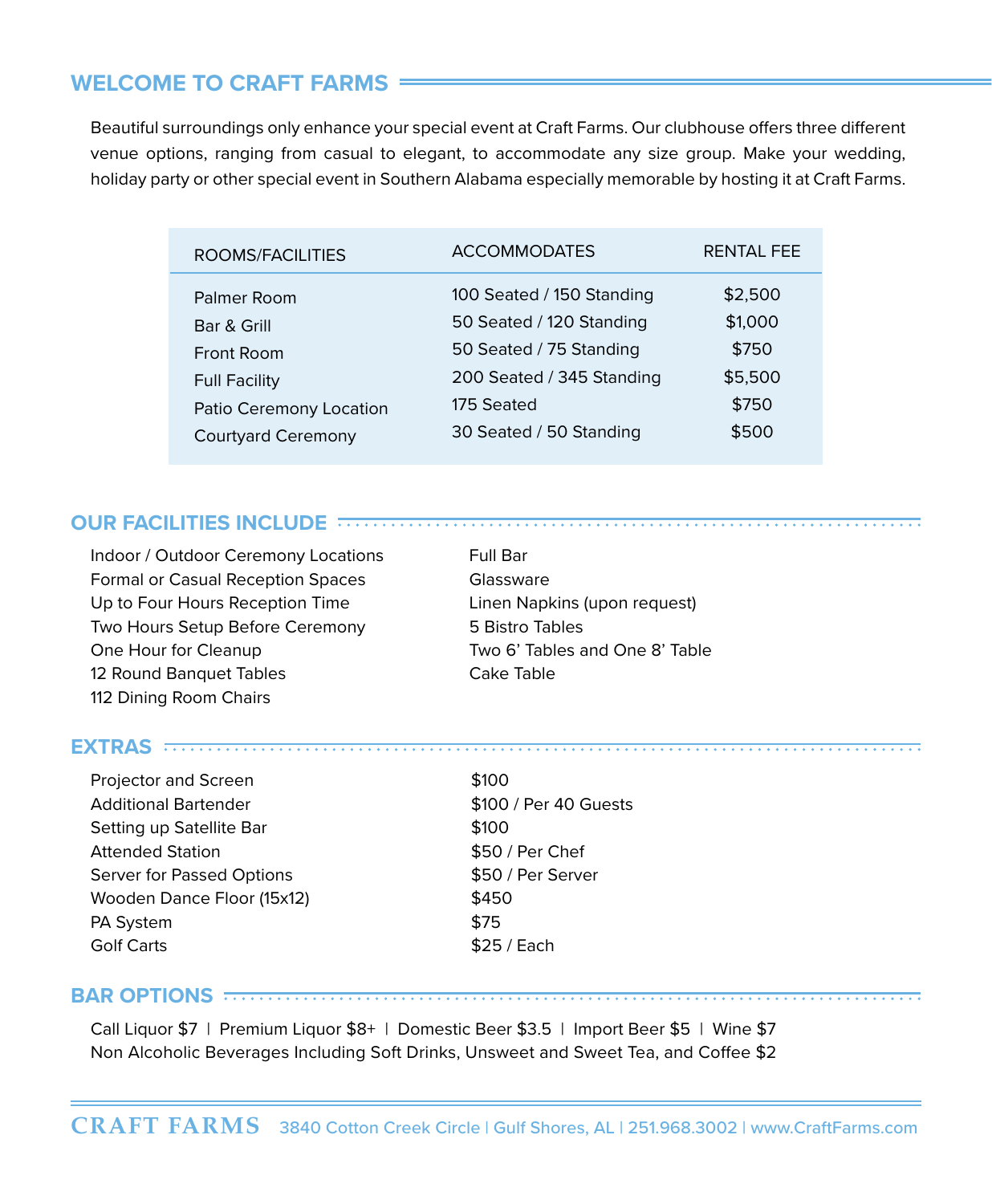Culinary Expressions

We offer a variety of dining options ranging from small plated lunches to elegant wedding receptions. Our team specializes in contemporary coastal cuisine with global influences and endeavors to use the finest local and sustainable products. We are always eager to accommodate special requests and personalize menus to your tastes, budget, or dietary concerns.

Chef Kurtis Krum heads our culinary team. He has trained under chefs from Johnson and Wales as well as the Culinary Institute of America. He will work with you to create the menu you have always dreamed of for your special event.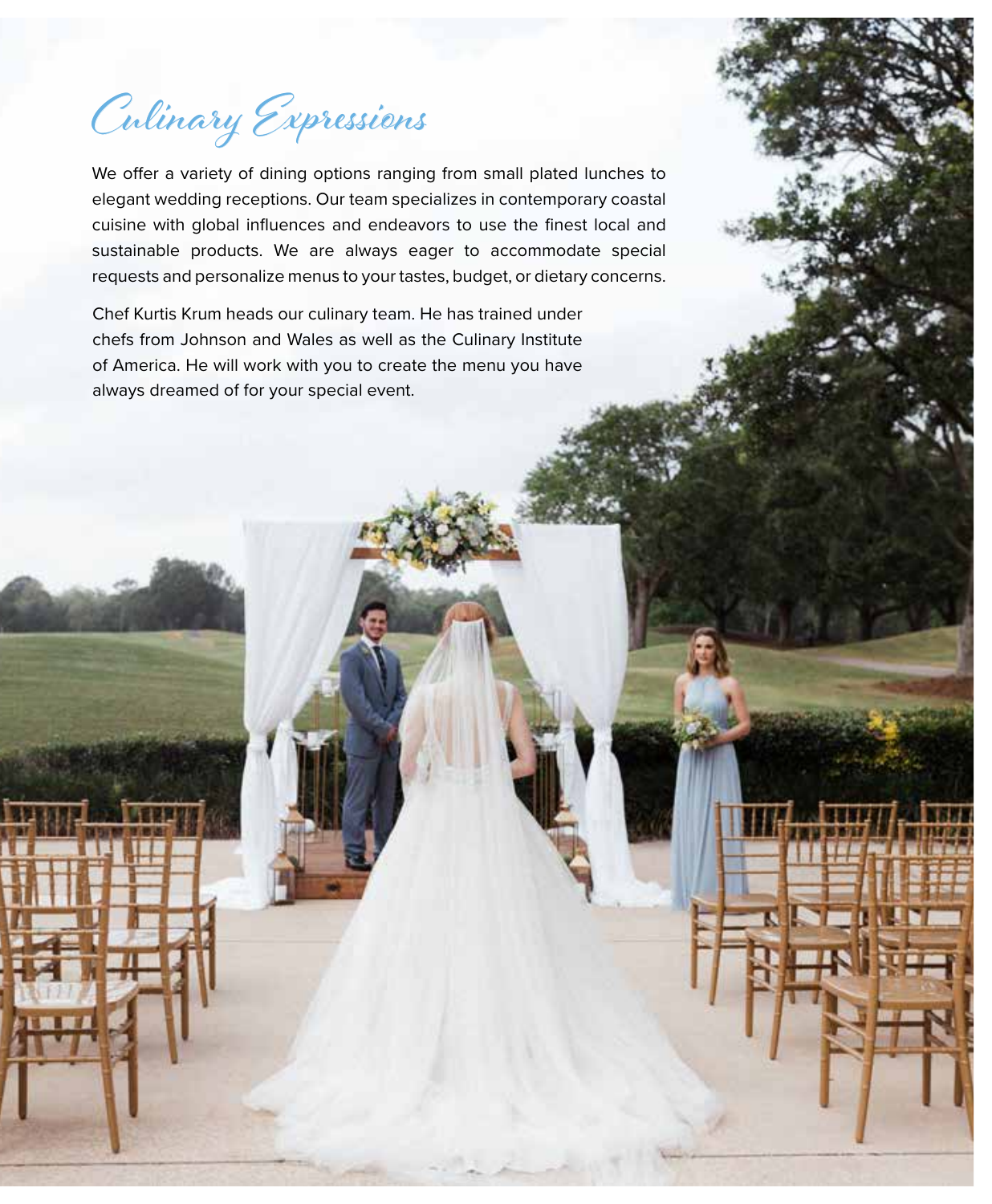## **BRONZE PACKAGE**

The Bronze Package includes your choice of meat carving, one action station, two hors d'oeuvres, a fruit and cheese display and on alcoholic beverages. This package is the perfect option for those on a tighter budget and still includes lots of choices.

## CHOOSE YOUR OPTIONS

- Choice of One Tier 1 Hors D'oeuvre
- Choice of One Tier 2 Hors D'oeuvre
- Fruit and Cheese Display
- Choose One Carving Station Maple Brined Double Turkey Breast Honey Glazed Ham

• Choose One Action Station Pasta Station Shrimp and Grits Bar Potato Bar S'mores Station Salad Bar Grilled Cheese Station

• Non Alcoholic Beverage Station with Unsweet and Sweet Tea, Water, Coffee, and Soft Drinks

## **SILVER PACKAGE**

The Silver Package includes your choice of meat carving, two action stations, two hors d'oeuvres, a fruit and cheese Display or a farmer's market station and non alcoholic beverages. This package provides an additional action station and high-end carving options for all to enjoy.

## CHOOSE YOUR OPTIONS

- Choice of One Tier I Hors D'oeuvre
- Choice of One Tier 2 Hors D'oeuvre
- Choice of Fruit and Cheese Display or Farmer's Market Display
- Choose One Carving Station Slow Roasted Prime Rib of Beef Herbed Crusted Pork Loin Smoked and Cured New York Strip Loin With 5 Onion Au Jus Maple Brined Double Turkey Breast Honey Glazed Ham
- Choose Two Action Stations Pasta Station Shrimp and Grits Bar Potato Bar S'mores Station Salad Bar Grilled Cheese Station
- Non Alcoholic Beverage Station with Unsweet and Sweet Tea, Water, Coffee, and Soft Drinks

All packages are fully customizable to fit your specific tastes and preferences.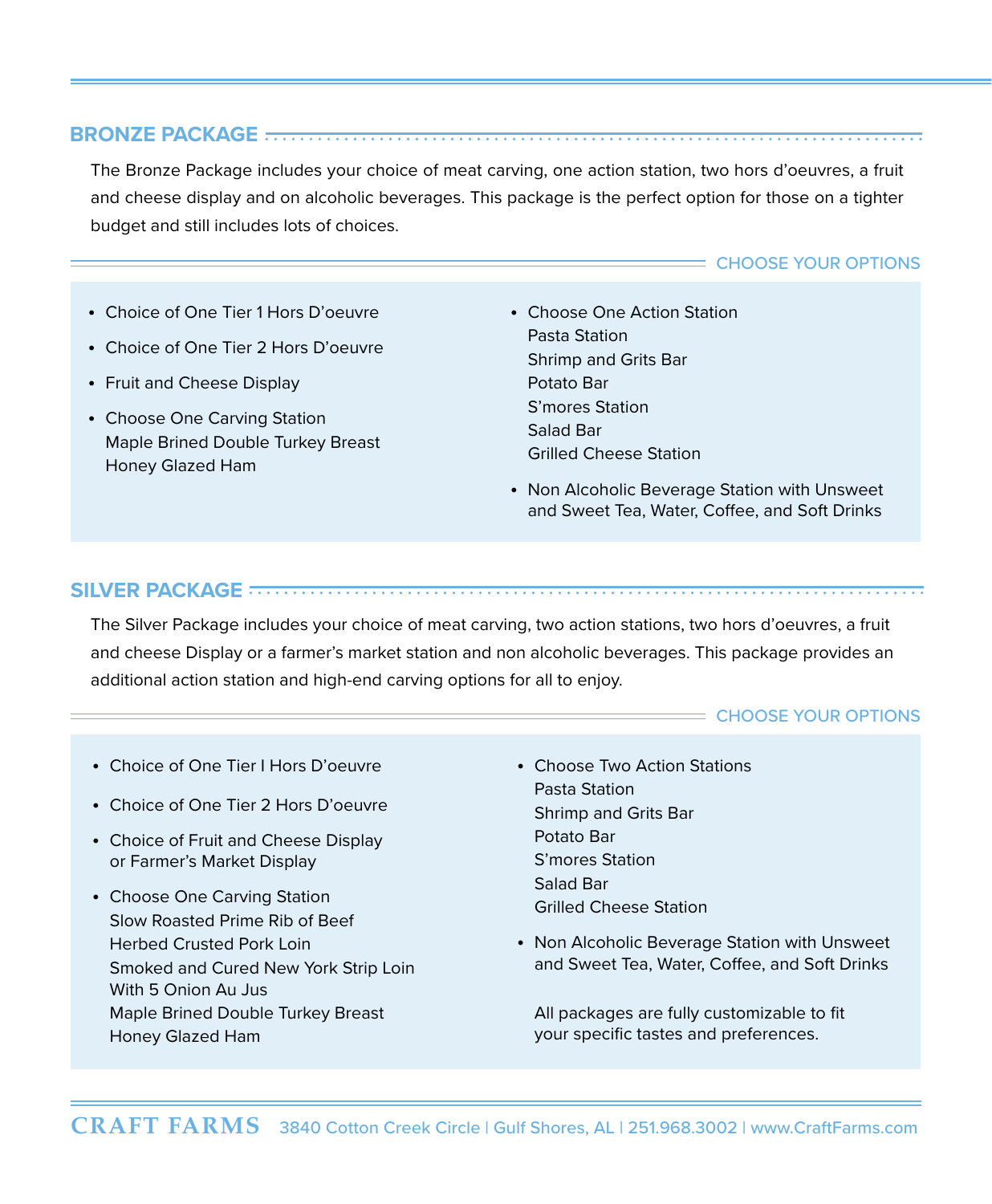# **CHOOSE YOUR PACKAGE & OPTIONS**



The Gold Package includes two choices of meat carvings, three action stations, two hors d'oeuvres, a fruit and cheese display or a farmer's market station and non alcoholic beverages. This is the premiere package at Craft Farms and will delight your guests with a wonderful culinary experience.

## **EXAMPLE CHOOSE YOUR OPTIONS**

- Choice of One Tier I Hors D'oeuvre
- Choice of One Tier II Hors D'oeuvre
- Choice of Fruit and Cheese Display or Farmer's Market Station
- Choose Two Carving Stations

Slow Roasted Prime Rib of Beef Lump Crab and Spinach Stuffed Tenderloin of Beef

Herb Crusted Pork Loin Smoked and Cured New York Strip Loin With 5 Onion Au jus

Maple Brined Double Turkey Breast Honey Glazed Ham

• Choose Three Action Stations

Pasta Station Shrimp and Grits Bar Potato Bar S'mores Station Salad Bar Grilled Cheese Station

• Non Alcoholic Beverage Station with Unsweet and Sweet Tea, Water, Coffee, and Soft Drinks

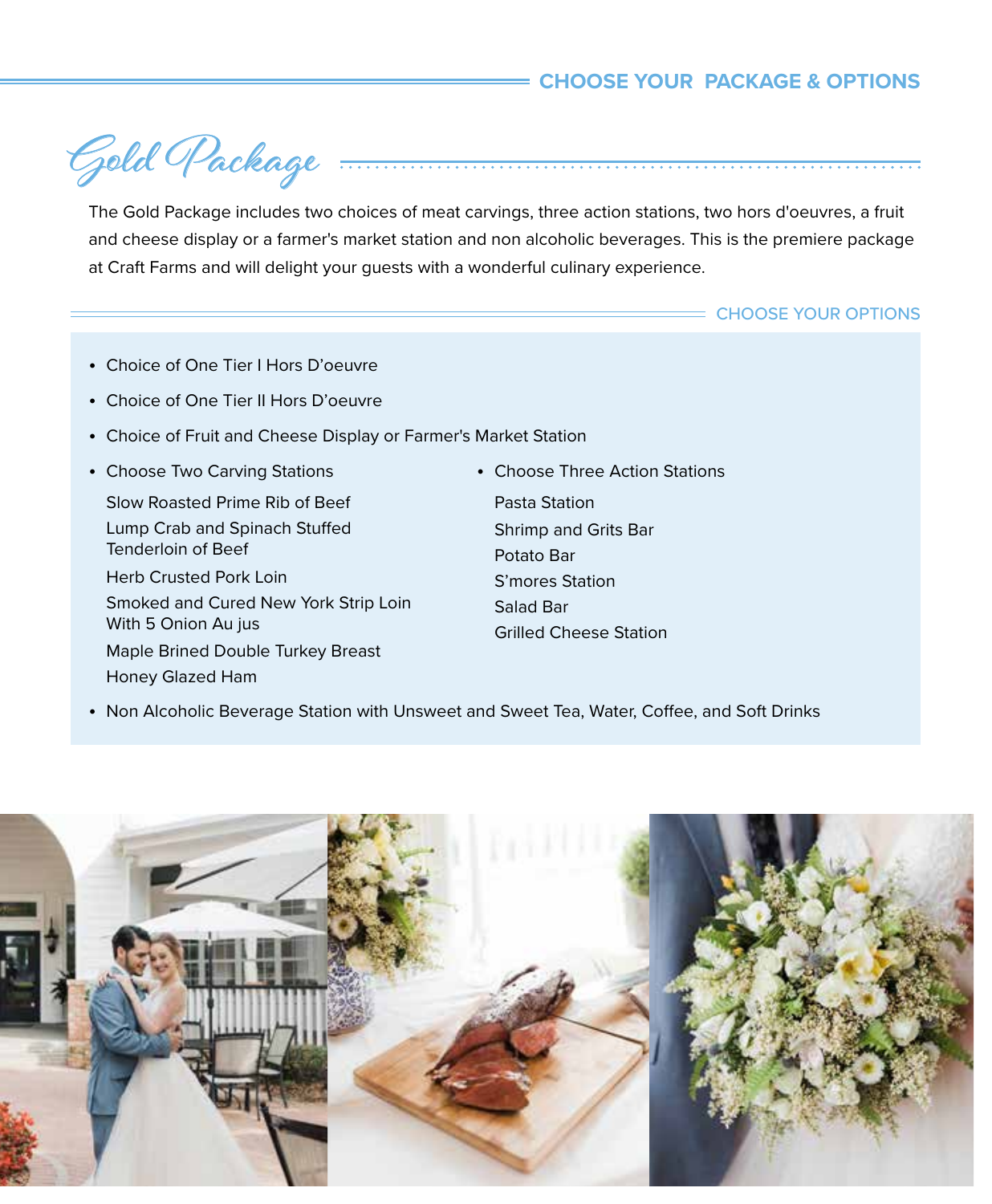## **STATIONS & DISPLAYS**

## FRUIT AND CHEESE DISPLAY

Assorted Cube Cheeses, Crackers, Pita, Melon, Pineapple, Honeydew, Grapes, and Strawberries

#### FARMER'S MARKET STATION

Give your guests the Grand Tour of South Alabama with Local Cheeses, Honey, Preserves, Assorted Salami and House Made Terrines, Local Pickled Vegetables, Local Pecans, Assorted Breads, and Rolls with Homemade Sweet Cream Butter, Local Oil and Vinegars

## SHRIMP AND GRITS STATION

Creamy Stone Ground Grits Customized with Fresh Gulf Shrimp, Smoked Gouda Cream Sauce, Shredded Cheddar, Scallions, Salsa, Applewood Smoked Bacon, Grilled Conecuh Sausage, and Sautéed Peppers and Onions.

## GRILLED CHEESE STATION

White, Wheat, and Rye Breads Customizable with Pesto, Roasted Tomatoes, Roasted Peppers, Dijon Mustard, Basil Aioli, Roasted Garlic, Caramelized Onions, Pickled Jalapeños, Cranberry Relish, Sriracha, Honey, American Cheese, Swiss, Pepper jack, Brie, Smoked Gouda, and Cheddar

#### POTATO BAR

Mashed or Baked Yukon Gold and Sweet Potatoes Customized with Cheddar, Pepper Jack, Scallions, Whipped Butter, Sour Cream, Cinnamon, Brown Sugar, Gravy, Chili, and Pulled Pork

## PASTA STATION

Penne, Farfalle, and Angel Hair Pastas, Served with Herb Alfredo, Classic Marinara, and White Wine Scampi Accompanied by Shrimp, Chicken, and Sausage and the Following Toppings: Tomatoes, Onions, Peppers, Olives, Basil, and Parmesan Cheese

## SALAD BAR

Spring Mix, Romaine and Spinach with Tuna Salad, Chicken Salad, Pasta Salad, Cheddar, Blue Cheese, Feta, Onions, Tomatoes, Cucumbers, House Croûtons, Sesame Seeds, Pecans, Cranberries, Hard-Boiled Eggs, Olives, Bell Peppers, Carrots, and Choice of Dressings

#### S'MORES STATION

Expertly Toasted Marshmallows to add to Graham Crackers, Chocolate Chip Cookies, Brownies or Rice Crispy Treats Topped with Peanut Butter, Assorted Chocolate Bars, and Sliced Strawberries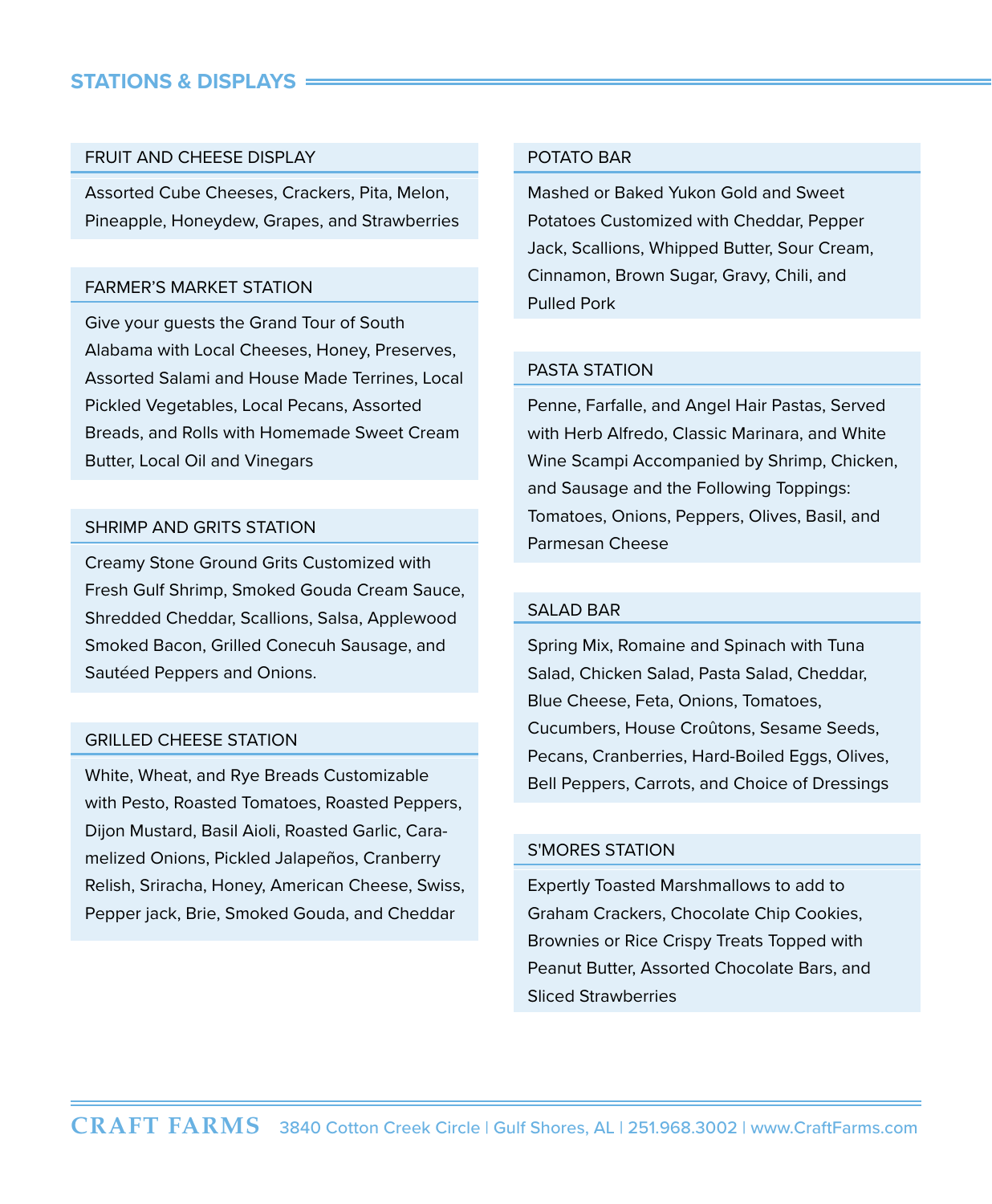# **APPETIZER SELECTIONS**

Vier 1 Appetizers

## $COID =$

Watermelon Gazpacho Shooters Southern Deviled Eggs with Bacon Proscuitto Wrapped Honeydew Chicken Salad Filo Cups Caprese Salad Skewers Tomato, Basil, and Fresh Mozzarella on Grilled Bread

## HOT

Balsamic Bacon Wrapped Dates with Goat Cheese Sweet Corn Soup Shooter with Crispy Bacon Vegetable Spring Rolls with Sweet Thai Chili Sauce Grouper Cakes with Creole Remoulade Meatball Marinara with Parmesan Chicken Satay Skewers

Vier 2 Appetizers

## $COLD =$

Shrimp Cocktail Martini Smoked Salmon Filo Cup with Cream Cheese and Crispy Capers Roasted Garlic Hummus in Filo Cup Seared Tuna over Ginger Salad Cold Crab Salad With Avocado

## $HOT \longrightarrow$

Sausage and Parmesan Stuffed Mushrooms Lump Crab Cakes with Horseradish Remoulade Crispy Shrimp with Pineapple Cocktail Sauce Assorted Mini Quiches Creamy Tomato Soup with Mini Grilled Cheese Key Lime Barbecue Bacon Wrapped Shrimp